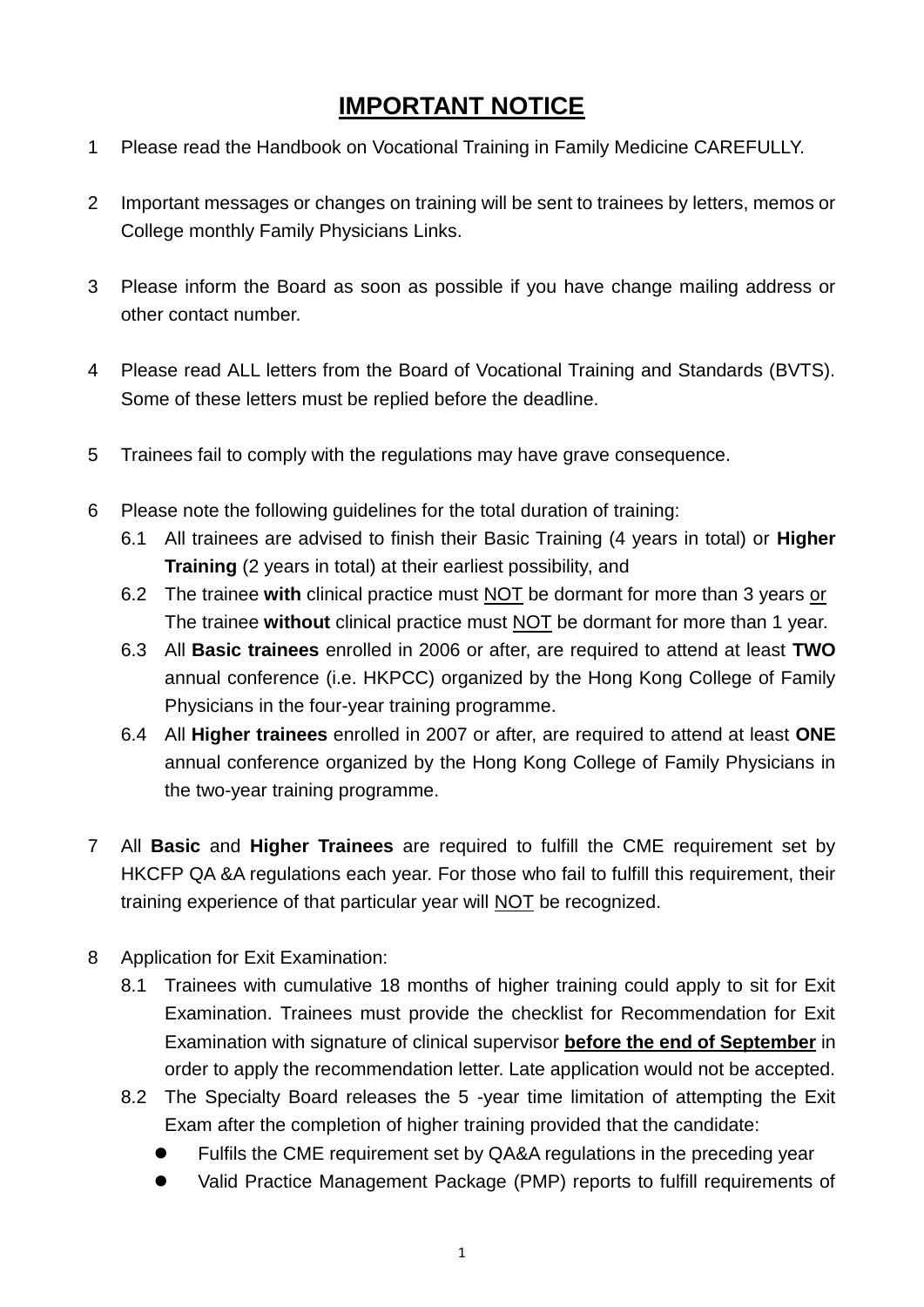sitting PA exam

- The Research/ CA project must be started within 2/3 years before attempting Exit Exam (whether 2 or 3 years pending further discussion)
- 9 Arrangement of annual checking of training Logbook and completion of checklist: (The checklist can be downloaded from the College website.)
	- All trainees are **REQUIRED** to seek an authorized person to check the logbook and complete the checklist for annual checking of logbook. The Board will randomly select trainees to hand in their logbook for checking.
	- **Higher Training:** Please return the **original copy** of checklist to our Board **before the end of February each year.**

**IMPORTANT:** The Training experience in a particular year will **NOT** be counted if you fail to submit the checklist on or before the deadline.

- 10 Upon the **completion of training**, trainees are required to submit the **original copy** of training logbook to BVTS for certification of completion of training.
- 11 Please formally inform the Board by notice in writing for request of any changes in relation to your training, such as change of supervisor or deferral of training.
- 12 Annual Training Fee should be paid within 30 days of the due day; otherwise your training will not be accredited.
- 13 Trainees should submit logbook and apply for certificate for completion of training within 3 months upon completion of training; otherwise training fee of next year will be charged.
- 14 Formal applications for **'termination of training'**, **'re-enrolment of training'**, and **'dormancy of training'** are necessary, and subjected to prior approval by the Board and administration fee individually
	- 14.1 For those who request for **termination of training**:
		- Formal application to the Board is necessary, otherwise trainees will be treated as continuing their training, and yearly training fee would be charged
		- The Board and the College have no obligation to keep the training record of those trainees who terminated their training, and they are advised to keep their own training records for proof of prior training in the future